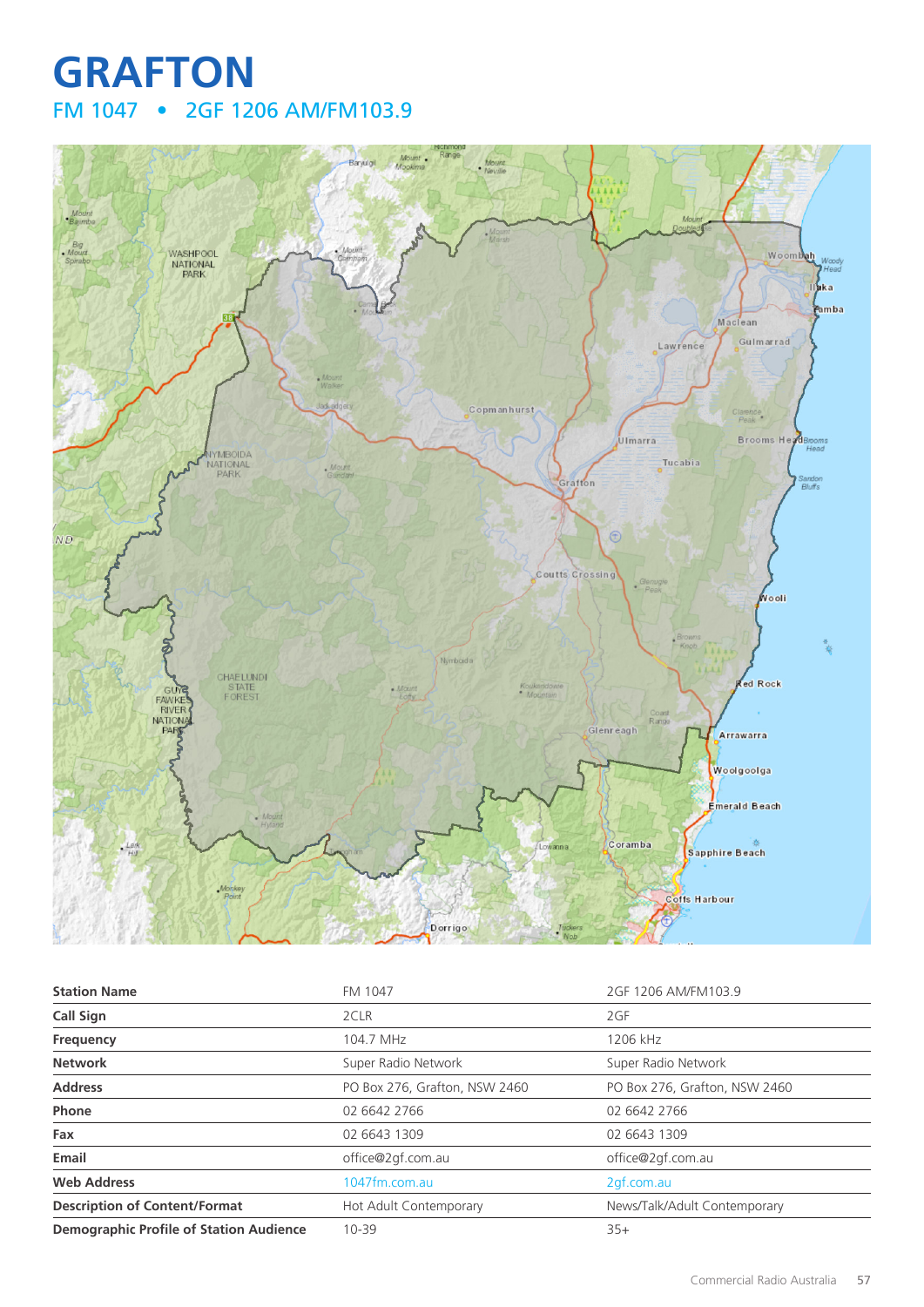Grafton is the centre of the sub-region known as the Clarence Valley. Located on the north coastal plain of NSW approximately 640 kilometres north of Sydney and 350 kilometres south of Brisbane, the town is situated just in from the coast. The Clarence River naturally divides the city into north and south.

The Clarence Valley is a very attractive holiday and recreational area with pristine waters, national parks and beaches. Renowned for the towns Jacaranda Trees and picturesque streetscapes, the July racing carnival, Bridge to Bridge ski race, Rowing Regattas and the Jacaranda Festival are all major drawcards for the area.

In comparison to the 2011 census, the population of Grafton has increased slightly by 1.42% to 56,176. The birthplace for 86% of the population was Oceania including Australia. 61% of the population in Grafton is aged over 40 years, and 42% are aged over 55.

Of the 9,569 people attending an educational institution, 46% were either in infants or primary, 34% were attending a secondary educational institution, 12% attending TAFE and 8% attending University or another tertiary institution. Of the 19,991 people who already have a tertiary qualification 76% have a certificate, diploma or another tertiary qualification and 24% have a degree.

The stability of the area is reflected in a high rate of home ownership. Of the total dwellings (21,632) in the Grafton district 44% of dwellings are owned outright and 28% are mortgaged. Private rental properties represent 22% of total dwellings. 30% of the total households (21,523) in Grafton have a household income range between \$21,000 – \$41,999pa; 26% between \$42,000 – \$77,999pa; and 10% between \$78,000 – \$103,999pa.

All major banks and a credit union, car dealers, fast-food restaurants and an extensive selection of national retail, chain and independent stores are represented in the area.

#### **AGRICULTURE**

Grafton is the start of the sugar-growing belt that runs from northern NSW up the Queensland coast. The area also produces beef in the drier inland areas; the farms in the area support over 79 thousand beef cattle. In addition, the Grafton districts have a number of fruit orchards along the coast; the area has over 34 thousand orchard fruit and nut trees and produced over 15 thousand kilograms of avocados. Other industries include prawn trawling and timber.

#### EMPLOYMENT

Grafton is the "hub" of the Clarence River Valley and as such its retail centre is the "supply depot" for many more people than simply those who reside in Grafton City. While Grafton and surrounds is an agricultural centre, it also supports some industry and has a strong retail sector. It is the base for a variety of industries, both small and large scale. Some of these larger industries include Boral, Ramsey's Food Processing Plant (Grafton abattoirs), State Rail Authority, Humes Concrete Products, Koppers Logs Australia Ltd. Big River Timbers at Junction Hill, Manildra/NSW Sugar Milling Co-op at Harwood and the Department of Education.

The majority (49%) of the labour force of 19,616 people is employed full time. The main industries of employment are:

- Education and Training/Health Care and Social Assistance;
- Wholesale Trade/Retail Trade/Accommodation and Food Services; and
- Manufacturing/Electricity Gas Water and Waste Services/Construction.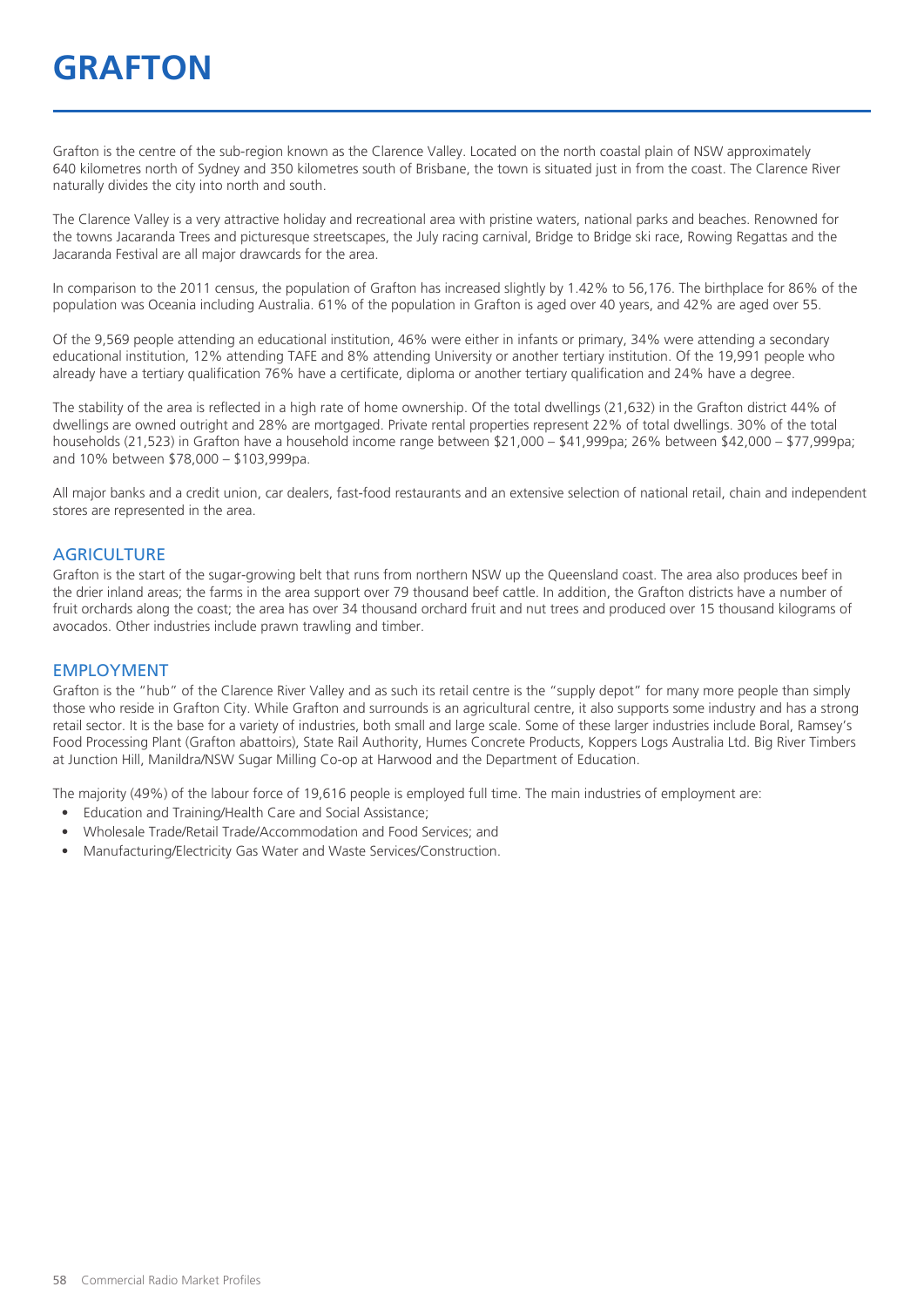# **GRAFTON**

## AGE COHORTS

| Age                   | Male   | Female | Total  | <b>Market</b><br>population |
|-----------------------|--------|--------|--------|-----------------------------|
| $10 + \gamma$ ears    | 24,852 | 25,146 | 49,998 | 89%                         |
| 0-9 years             | 3,212  | 2,966  | 6,178  | 11%                         |
| $10-17$ years         | 2,805  | 2,474  | 5,279  | 9.4%                        |
| 18-24 years           | 1,696  | 1,522  | 3,218  | 5.73                        |
| 25-39 years           | 3,566  | 3,622  | 7,188  | 12.8%                       |
| 40-54 years           | 5,314  | 5,606  | 10,920 | 19.44%                      |
| 55-64 years           | 4,685  | 4,705  | 9,390  | 16.72%                      |
| 65-74 years           | 4,143  | 4,021  | 8,164  | 14.53%                      |
| 75+ years             | 2,643  | 3,196  | 5,839  | 10.39%                      |
| Total 2011 population | 27,544 | 27,844 | 55,388 |                             |
| Total 2016 population | 28,064 | 28,112 | 56,176 | 100%                        |
| % change 2011-2016    |        |        | 1.42%  |                             |

#### LABOUR FORCE

| <b>Employment classification</b> | Total  | Labour force |
|----------------------------------|--------|--------------|
| Full-time employed               | 10,752 | 49.18%       |
| Part-time employed               | 7,903  | 36.15%       |
| Not stated employed              | 1.273  | 5.82%        |
| Unemployed                       | 1,936  | 8.85%        |
| <b>Total labour force</b>        | 21.864 | 100%         |

## HOUSEHOLD INCOME

| Income range (pa)       | Total  | Occupied<br>dwellings |
|-------------------------|--------|-----------------------|
| $$0 - $7,749$           | 378    | 1.76%                 |
| $$7,750 - $20,999$      | 1,436  | 6.67%                 |
| $$21,000 - $41,999$     | 6,514  | 30.27%                |
| $$42,000 - $77,999$     | 5,682  | 26.4%                 |
| $$78,000 - $103,999$    | 2,081  | 9.67%                 |
| $$104,000 - $129,999$   | 1,416  | 6.58%                 |
| $$130,000 - $155,999$   | 765    | 3.55%                 |
| $$160,000 - $181,999$   | 359    | 1.67%                 |
| $$182,000 - $207,999$   | 234    | 1.09%                 |
| \$208,000+              | 319    | 1.48%                 |
| Not stated              | 2,339  | 10.87%                |
| <b>Total households</b> | 21,523 | 100%                  |

## FAMILY STRUCTURE

| <b>Type of family</b>         | <b>Total</b> | <b>Total families</b> |
|-------------------------------|--------------|-----------------------|
| Couple families - Children    | 5.010        | 33.21%                |
| Couple families - No children | 7.266        | 48.17%                |
| Single parents                | 2.661        | 17.64%                |
| Other families                | 147          | $0.97\%$              |
| <b>Total families</b>         | 15,084       | 100%                  |

## **OCCUPATION**

| <b>Employment classification</b>                                     | <b>Total</b> | <b>Occupations</b> |
|----------------------------------------------------------------------|--------------|--------------------|
| Managers/Professionals                                               | 5,579        | 27.8%              |
| Technicians & trade workers/<br>Community & personal service workers | 5,528        | 27.54%             |
| Clerical & administrative workers                                    | 2.445        | 12.18%             |
| Sales workers                                                        | 2,101        | 10.47%             |
| Machinery operators & drivers/Labourers                              | 4.096        | 20.41%             |
| Not stated                                                           | 321          | 1.6%               |
| <b>Total</b>                                                         | 20,070       | 100%               |

#### INDUSTRY

| Industry                                                                                                      | Total  | Workforce |
|---------------------------------------------------------------------------------------------------------------|--------|-----------|
| Agriculture, forestry & fishing                                                                               | 1,637  | 8.35%     |
| Mining                                                                                                        | 86     | $0.44\%$  |
| Manufacturing/Electricity, gas, water &<br>waste services/Construction                                        | 3,012  | 15.35%    |
| Wholesale trade/Retail trade/<br>Accommodation & food services                                                | 4.362  | 22.24%    |
| Transport, postal & warehousing/<br>Information, media & communications                                       | 925    | 4.72%     |
| Financial & insurance services/<br>Rental hiring & real estate services/<br>Administration & support services | 1.094  | 5.58%     |
| Professional scientific & technical services                                                                  | 659    | 3.36%     |
| Public administration & safety                                                                                | 1,518  | 7.74%     |
| Education & training/Health care &<br>social assistance                                                       | 4.565  | 23.27%    |
| Arts & recreation services                                                                                    | 242    | 1.23%     |
| Other services                                                                                                | 768    | 3.92%     |
| Not stated                                                                                                    | 748    | 3.81%     |
| Total                                                                                                         | 19,616 | 100%      |

#### ANNUAL HOUSEHOLD EXPENDITURE

| <b>Product or service</b>            | $$000's$ (pa) |
|--------------------------------------|---------------|
| Food & non-alcoholic beverages       | 281,439       |
| Alcoholic beverages                  | 38,094        |
| Clothing & footwear                  | 52,113        |
| Household furnishings & equipment    | 74,967        |
| Furniture & floor covering           | 25,287        |
| Household appliances                 | 18,068        |
| Household services & operation       | 57,747        |
| Medical care & health expenses       | 98,625        |
| Motor vehicle purchase               | 64,773        |
| Motor vehicle running costs          | 161,668       |
| Recreation                           | 205,306       |
| Recreational & educational equipment | 52,022        |
| Holidays                             | 96,079        |
| Personal care                        | 33,987        |